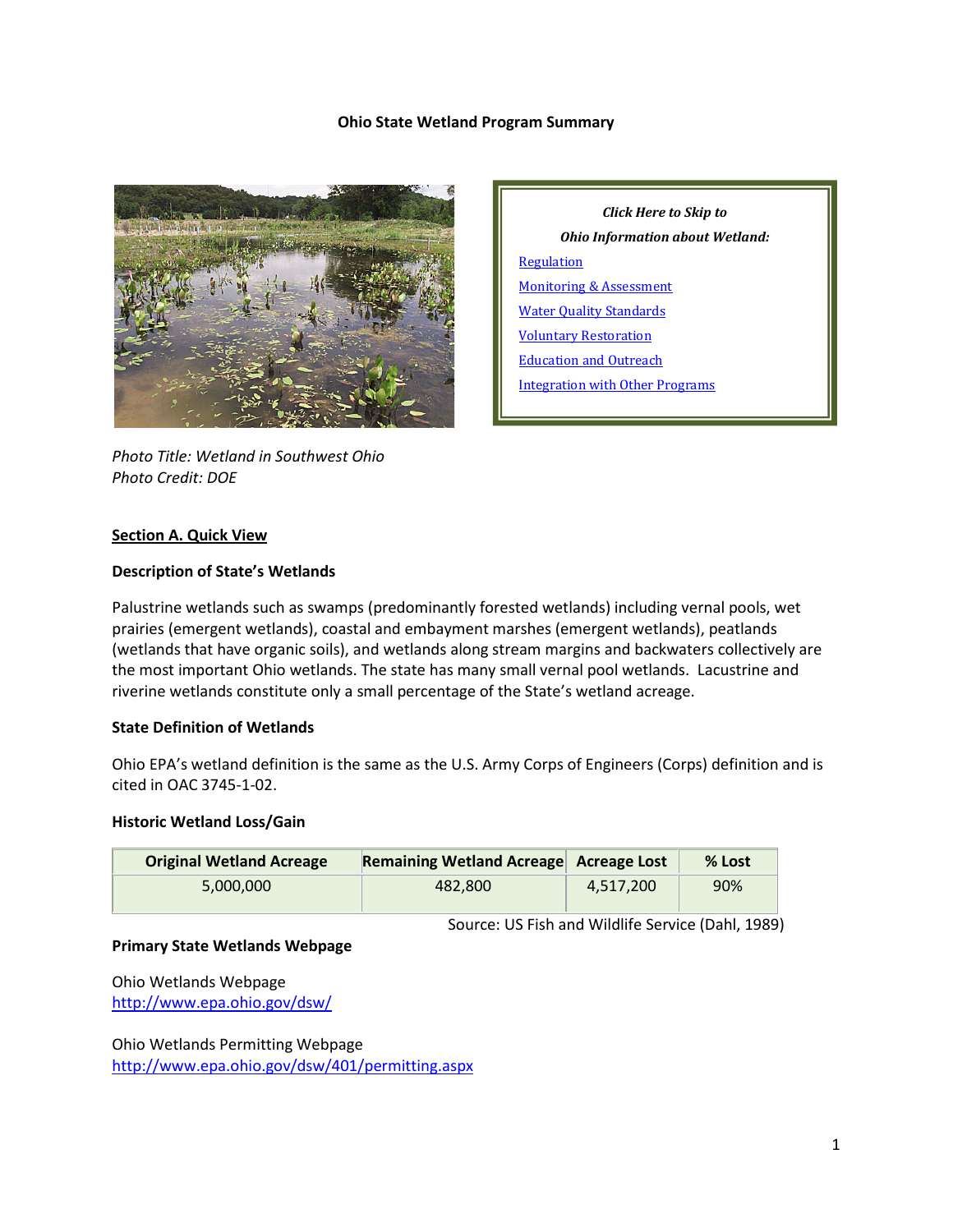### **State Wetland Program Plan**

Ohio does not currently have an EPA-approved wetland program plan.

## **No Net Loss/Net Gain Goal**

Ohio has a formal no net loss goal; however, the state strives to achieve net gain. The state focuses on avoidance and minimization, with ratios of up to 3:1 for unavoidable impacts.

## **State Resources for Wetland Work**

| <b>State</b><br><b>Name</b> | Core element #1:<br><b>Regulation</b>                                                                                                                                                                                                                                                            | <b>Core Element #2:</b><br><b>Monitoring and</b><br>Assessment                                                                     | <b>Core Element #3:</b><br><b>Wetland Water</b><br><b>Quality Standards</b> | <b>Core Element #4:</b><br><b>Voluntary</b><br>Wetland<br><b>Restoration</b> |
|-----------------------------|--------------------------------------------------------------------------------------------------------------------------------------------------------------------------------------------------------------------------------------------------------------------------------------------------|------------------------------------------------------------------------------------------------------------------------------------|-----------------------------------------------------------------------------|------------------------------------------------------------------------------|
| <b>Agency</b>               | Ohio EPA                                                                                                                                                                                                                                                                                         | Ohio EPA                                                                                                                           | Ohio EPA                                                                    | Information<br>unavailable                                                   |
| Source(s)                   | Staff is funded by a<br>combination of wetland<br>permit fee-based revenue,<br>federal grants, and general<br>revenue funds. Fees from<br>§401 certifications and<br>isolated wetland permits<br>and penalties and<br>reimbursements from<br>enforcement actions also<br>support DSW activities. | This part of the<br><b>Wetland Program</b><br>has been largely<br>funded by EPA<br><b>Wetland Program</b><br>Development<br>Grants | Same funding<br>sources as<br><b>Regulatory Core</b><br>Element             | Information<br>unavailable                                                   |
| <b>Amount</b>               | Information unavailable                                                                                                                                                                                                                                                                          | Information<br>unavailable                                                                                                         | Information<br>unavailable                                                  | Information<br>unavailable                                                   |
| Staffing*                   | 11 FTE $+$ 4 interns                                                                                                                                                                                                                                                                             | (Same as<br>Regulatory)                                                                                                            | (Same as<br>Regulatory)                                                     | Information<br>unavailable                                                   |

### **State Permitting Fees**

| <b>State Permitting Fee</b> | <b>401 Permitting Program</b>       | <b>Isolated Wetlands Permitting Program</b> |
|-----------------------------|-------------------------------------|---------------------------------------------|
| Yes/No                      | <b>YES</b>                          | <b>YES</b>                                  |
|                             |                                     |                                             |
| Amount (range)              | \$200 application fee (incl. NGOs)+ | \$200 application fee (incl. NGOs)+ review  |
|                             | review fees up to \$25k; there is a | fees up to \$25k; there is a \$5k capo for  |
|                             | \$5k capo for local government      | local government applicants and state       |
|                             | applicants and state entities have  | entities have no fee                        |
|                             | no fee                              |                                             |
| Agency                      | Ohio EPA                            | Ohio EPA                                    |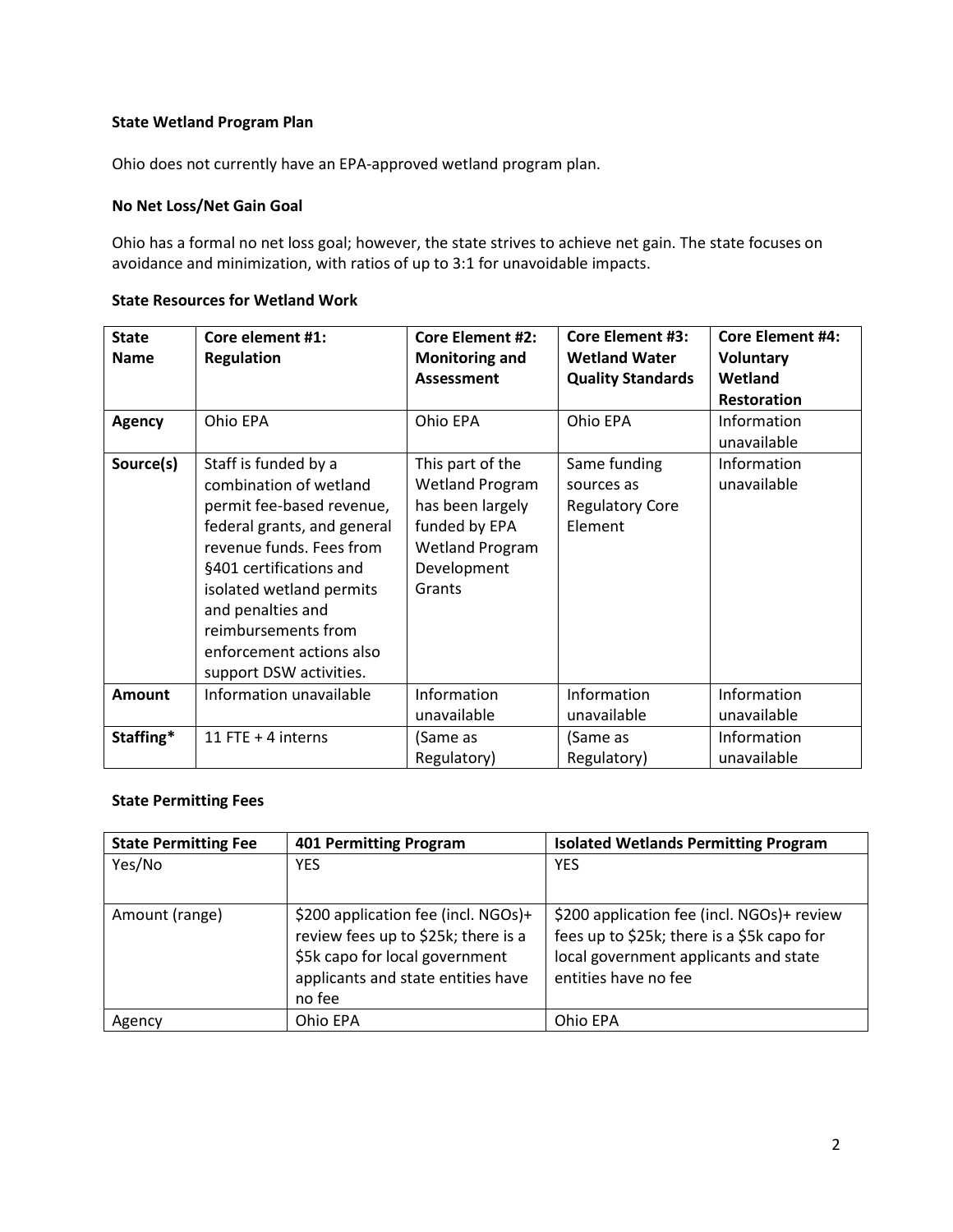### **Innovative Features**

- Isolated wetland permitting program**:** <http://www.epa.ohio.gov/dsw/401/permitting.aspx>
- Integrated assessment programs
- Ohio regulations that require the regular review of the best available science

### **Models and Templates**

Ohio Rapid Assessment Method <http://www.epa.ohio.gov/dsw/401/ecology.aspx#149364496-contacts>

Vegetation Index of Biotic Integrity (VIBI) for Ohio Wetlands [http://www.epa.state.oh.us/portals/35/wetlands/PART4\\_VIBI\\_OH\\_WTLDs.pdf](http://www.epa.state.oh.us/portals/35/wetlands/PART4_VIBI_OH_WTLDs.pdf) [http://epa.ohio.gov/Portals/35/401/VIBI\\_FQ\\_FINAL.pdf](http://epa.ohio.gov/Portals/35/401/VIBI_FQ_FINAL.pdf)

Amphibian Index of Biotic Integrity (AmphIBI) for Ohio Wetlands [http://www.epa.state.oh.us/portals/35/wetlands/Integrated\\_Wetland\\_Assessment\\_Program\\_Part7\\_A](http://www.epa.state.oh.us/portals/35/wetlands/Integrated_Wetland_Assessment_Program_Part7_AmphIBI_formatted.pdf) [mphIBI\\_formatted.pdf](http://www.epa.state.oh.us/portals/35/wetlands/Integrated_Wetland_Assessment_Program_Part7_AmphIBI_formatted.pdf)

Wetland Ecology Group Reports <http://www.epa/ohio.gov/dsw/401/ecology.aspx#149364495-reports>

#### <span id="page-2-0"></span>**Section B. Regulation**

#### **How are Wetlands Regulated in the State?**

Ohio relies primarily on §401 water quality certification under the Clean Water Act (CWA) to regulate impacts to wetlands. Ohio's wetland water quality standards, Ohio Administrative Code, 3745-1-50 to 54, include wetland antidegradation rule (54) that places wetlands into three antidegradation categories that prescribe the varying review processes and levels of protection. The state also enacted the Isolated Wetlands Law in July of 2001. Administered by the Ohio Environmental Protection Agency's Division of Surface Water, this rule package and law govern the bulk of wetlands-related activities at the state level. The statute makes it illegal for a person to "engage in the filling of an isolated wetland" or to "discharge dredged material into isolated wetlands" without a permit.

The Isolated Wetland Law, which became effective on July 17, 2001, establishes three levels of regulation based on the size of wetlands and their category assignment. Three categories of wetlands, consistent with the three wetland categories defined in the state's water quality standards, are assigned based on ecological condition, with Category One wetlands having the lowest ecological significance and Category Three wetlands having the highest. There are no minimum size thresholds for isolated wetlands that fall outside the jurisdictional boundaries of §401/§404—all are included under the Isolated Wetland Law. The only exemption concerns isolated wetlands that were created by coal mining activities and that are being returned to mining activity.

ODNR's Division of Wildlife (DOW) also conducts limited wetland-related activities: §404 permit reviews under the Fish and Wildlife Coordination Act; outreach and technical support for restoration; research and monitoring of populations, wetland habitat, and wildlife; and restoration initiatives, including the administration of grants for restoration. ODNR also is responsible for managing the state's coastal resources along Lake Erie, including wetlands.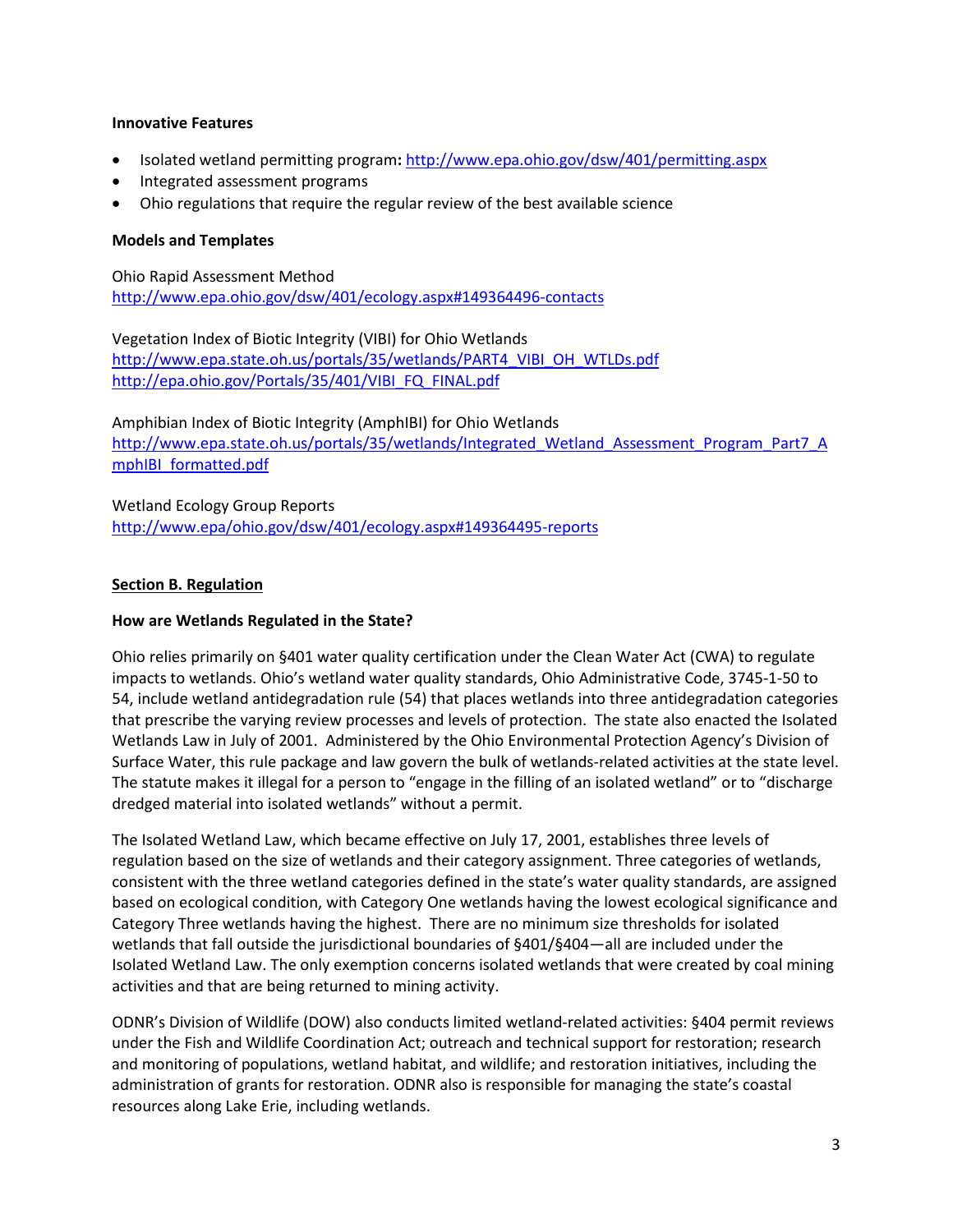### **Wetland Delineation**

| <b>Delineation Guidance</b> | Yes | No | <b>Detail</b> |
|-----------------------------|-----|----|---------------|
| Use State's Own Method      |     |    |               |
| Use Corps' 87 Manual and    | ∧   |    |               |
| <b>Regional Supplement</b>  |     |    |               |
| Other (Please describe)     |     |    |               |

### **Evaluation Methodology**

Evaluation tools, including bioassessment methods, have been developed to assist in the evaluation of wetlands and can be used to determine the quality of wetlands proposed to be impacted. This information, in conjunction with emphasis placed on avoidance and minimization of impacts as required by rule, helps us determine whether a project should be permitted and whether the impacts can be adequately mitigated. Ohio's wetland water quality standards state that a method acceptable to the director must be used to evaluate wetlands. These tools include:

- 1. ORAM Version 5.0 in rule, with additional revisions in-house at Ohio EPA
- 2. Vegetation Indices of Biotic Integrity for Wetlands
- 3. Amphibian Index of Biotic Integrity for Wetlands (currently not in use very much)
- 4. Floristic Quality Assessment Index for Vascular Plants and Mosses for the State of Ohio (used for research and reference rather than regulatory purposes).

#### **Exempted Activities**

Ohio has fewer exemptions than the federal exemptions. Filling isolated wetlands and streams, which are exempted from Section 404 permitting requirements. Filling an isolated wetland in Ohio must be authorized by a general or individual isolated wetlands permit.

### **Special Provisions for Agriculture and Forestry**

Ohio has similar provisions to the federal provisions. Certain silviculture practices exempted by the federal Clean Water Act and discharges to agricultural land exempted by the Corps under Section 404 do not require Section 401 certification. However, isolated wetlands which are no longer regulated through the Section 404 permit program are captured by Ohio EPA and require a general or individual isolated wetlands permit before discharging to waters of the state. Isolated wetlands created by previous coal mining activities are exempted from the provisions of Ohio Revised Codes Sections 6111.020 through 6111.029 if remining is proposed.

#### **Penalties and Enforcement**

Section 401 permitting staff works with Ohio EPA and the Corps on enforcement issues. Ohio EPA will generally consider the Corps and EPA evaluation of the situation and determination of what steps the federal government will take before deciding on how the State will address the violation. Ohio EPA may choose to initiate independent enforcement seeking civil and/or criminal penalties. Three enforcement options are available for the OEPA Enforcement and Compliance Program when DSW staff is unable to resolve continuing compliance issues: 1) The director may issue a Director's Final Finding Order (DFFO), which may be a unilateral or negotiated administrative order; 2) A DFFO may be issued with a civil penalty of up to \$10,000 per day. This action usually involves some negotiation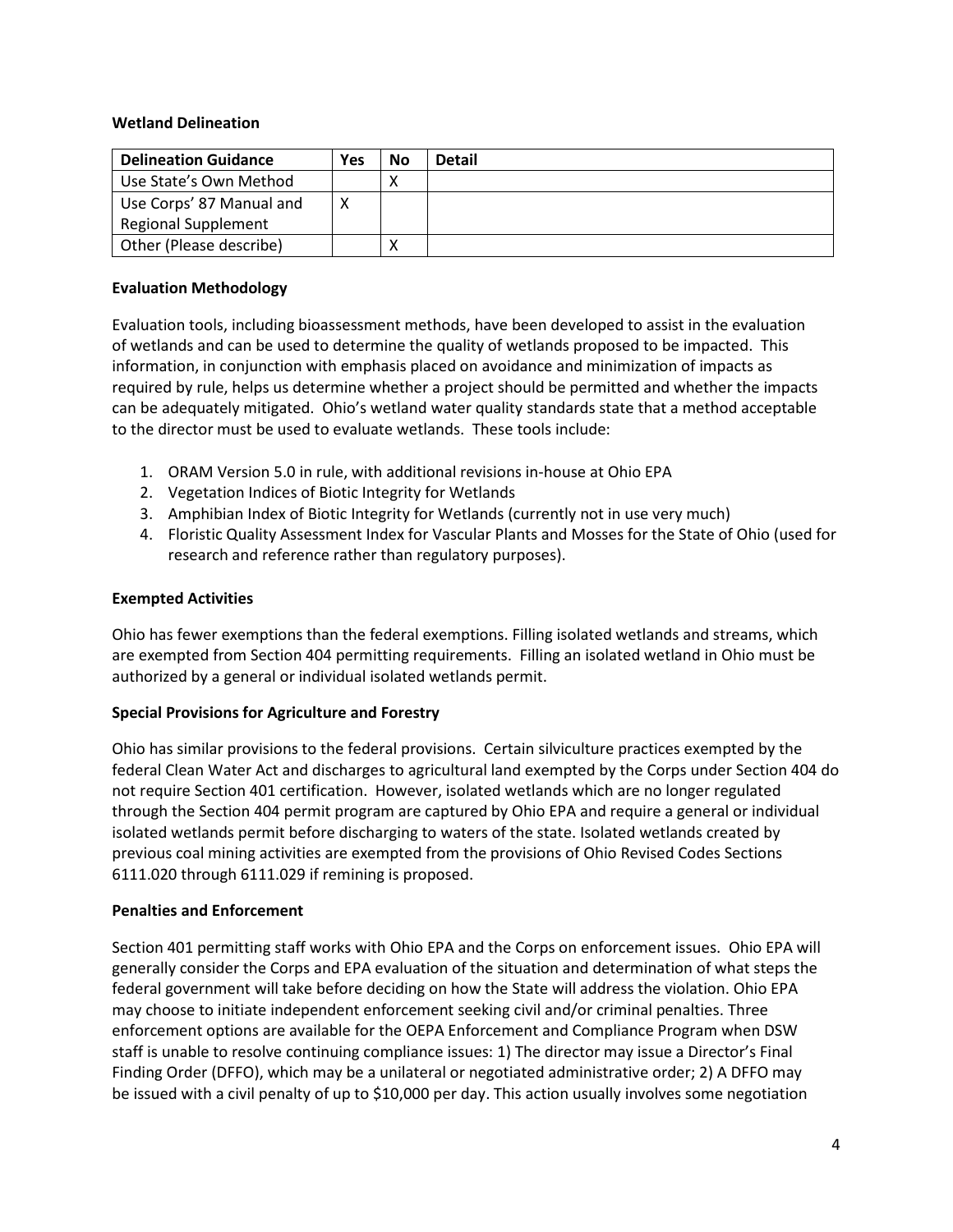with the responsible party and 3) Judicial enforcement can be sought by OEPA attorneys or by the Attorney General's office For violations resulting in impacts to isolated wetlands, Ohio EPA and/or OHAGO proceeds independently from the Corps and EPA. The state has had several successful enforcement cases, including one that resulted in a \$1,000,000 settlement, that have strongly supported Ohio's wetland water quality standards, wetland program, and wetland assessment methods.

## **Permit Tracking**

Ohio EPA Division of Surface Water uses the Surface Water Information Management System (SWIMS) to track permitting activities for the Division. SWIMS tracks applicant information, acreage, type/quality/quantity of impacts, mitigation action, fees, annual reporting permit compliance, effluent quality data as reported by permit holders during the last 20 years, and preparation of enforcement actions. There is currently no mechanism in place to track the effectiveness of mitigation. Ohio EPA plans to replace the SWIMS system in the next couple of years.

## **State General Permit (statewide vs. regional coverage)**

Ohio approved all Nationwide Permits with some qualifications.

| <b>Permit Coverage</b>          | Yes | No | <b>Detail (Type of Permit)</b>                         |
|---------------------------------|-----|----|--------------------------------------------------------|
| <b>Regional General Permit</b>  | χ   |    | Applicant specific - Letters of Permission (LOP), ODOT |
|                                 |     |    | Regional Permit that complies with Nationwides         |
| <b>Statewide General Permit</b> |     |    | SPGO Isolated Wetland Permit - Ohio has not taken over |
|                                 |     |    | any Corps duties                                       |

### **Assumption of 404 Powers**

| <b>Assumption Status</b>         | Yes | No | <b>Detail</b>                                                                                                                                                             |
|----------------------------------|-----|----|---------------------------------------------------------------------------------------------------------------------------------------------------------------------------|
| Assumed                          |     | Χ  |                                                                                                                                                                           |
| <b>Working Toward Assumption</b> |     | х  |                                                                                                                                                                           |
| <b>Explored Assumption</b>       |     |    | Ohio explored assumption in 2012-2013 (interested in<br>speeding up permitting); there was some pushback and<br>the decision to not pursue assumption was a political one |

### **Joint permitting**

Ohio EPA has no joint permitting procedures with the Corps or local governments. Coordinated application procedures for coal mining impacts have been developed with the Corps and the Ohio Department of Natural Resources (ODNR), the state agency responsible for implementation of the state mining laws.

### **Special Area Management Plans (SAMP) and Advanced Identification (ADID) Plans**

None.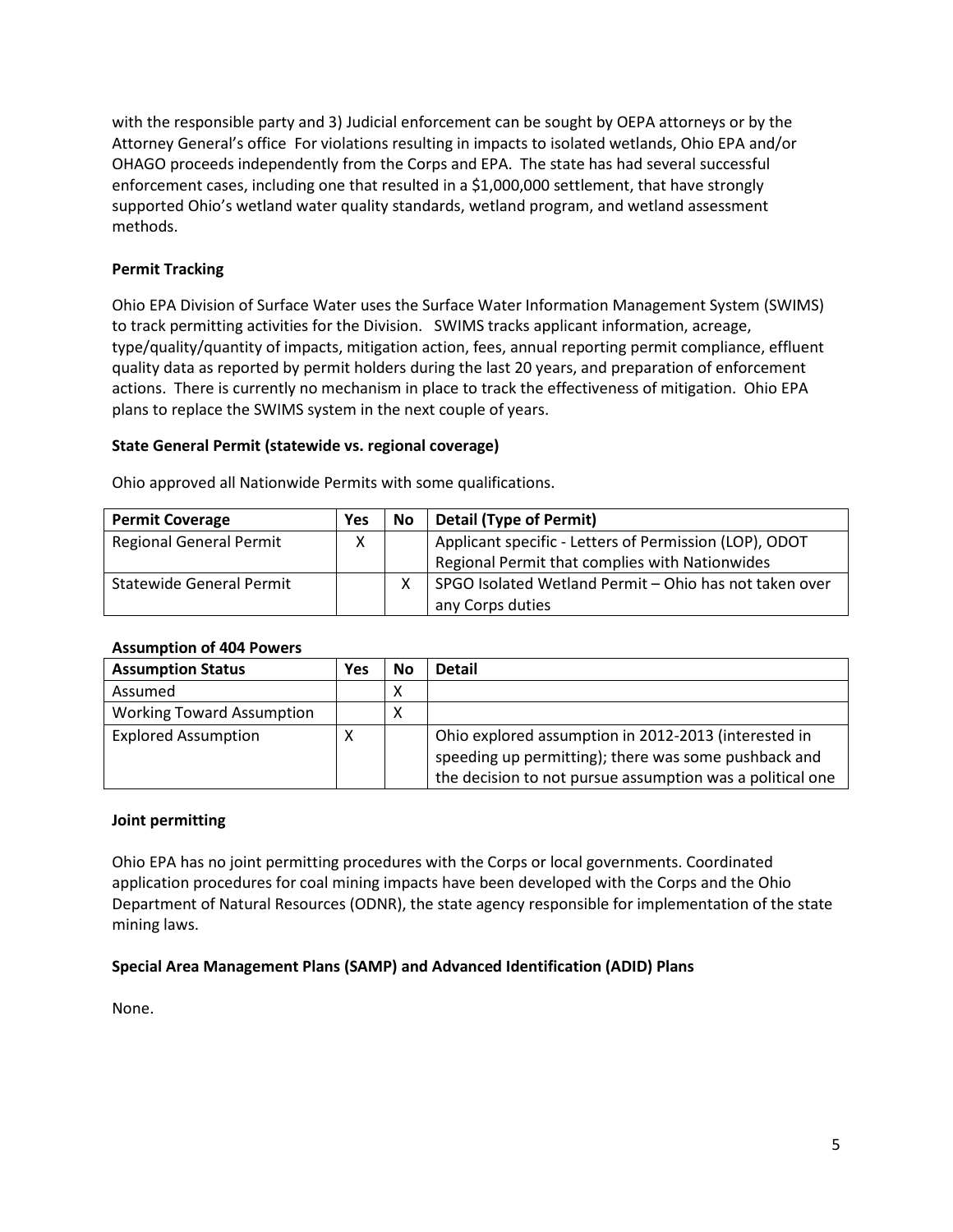## **Mitigation Policy**

Ohio state regulations specifically address wetland mitigation, outlining provisions for each of the three categories of wetlands defined in the Isolated Wetlands Statute and the state's wetland water quality standards. Mitigation is required by rule for impacts to federally jurisdictional wetlands (OAC 3745-1 50-54) and by statute for isolated wetlands (ORC 6111.02).

Ohio is currently working to bring its mitigation rules for isolated wetlands in line with the Corps 2008 Mitigation Rule. Ohio has mitigation banks, permittee-responsible projects and a new in lieu fee (ILF) program.

## Non-Isolated Wetlands Mitigation:

Mitigation ratios outlined in OAC 3745-1-54 are linked to wetland category, whether the wetland is forested or not, and whether the mitigation will be on-site or off-site. The ratios of mitigation requirements increase with higher wetland categories and if the impacted wetland is forested. There are also increased mitigation requirements for off-site mitigation. (Off-site would be greater than 1 mile from the impact.) Mitigation ratios range from 1.5:1 to 3:1. Impacted Category 1 wetlands must be replaced with a wetland of higher category.. Category 2 and 3 wetlands must be relacers by wetlands or equal or higher quality.

## Isolated Wetlands Mitigation Requirements:

- Wetland Category 1 and 2 non-forested mitigate 2:1 at a mitigation bank.
- Wetland Category 2 forested mitigate 2.5:1 at a mitigation bank.
- All other isolated wetland impacts are reviewed under and mitigated at the same ratios outlined in OAC 3745-1-54.

### **Mitigation Database**

Ohio EPA has a database to track mitigation losses and gains related to the permitting process. They also have one wetland ecologist and interns who have been studying the success/failure of mitigation projects.

### **Buffer Protections**

Buffers are required in Non-Isolated Wetland Mitigation (OAC 3745-1-54). If mitigation is at a 1:1 for restoration, a .5:1 is required for additional buffer. It is new for Ohio to have base buffers. Now to get more credit, the mitigation needs to include additional buffer work.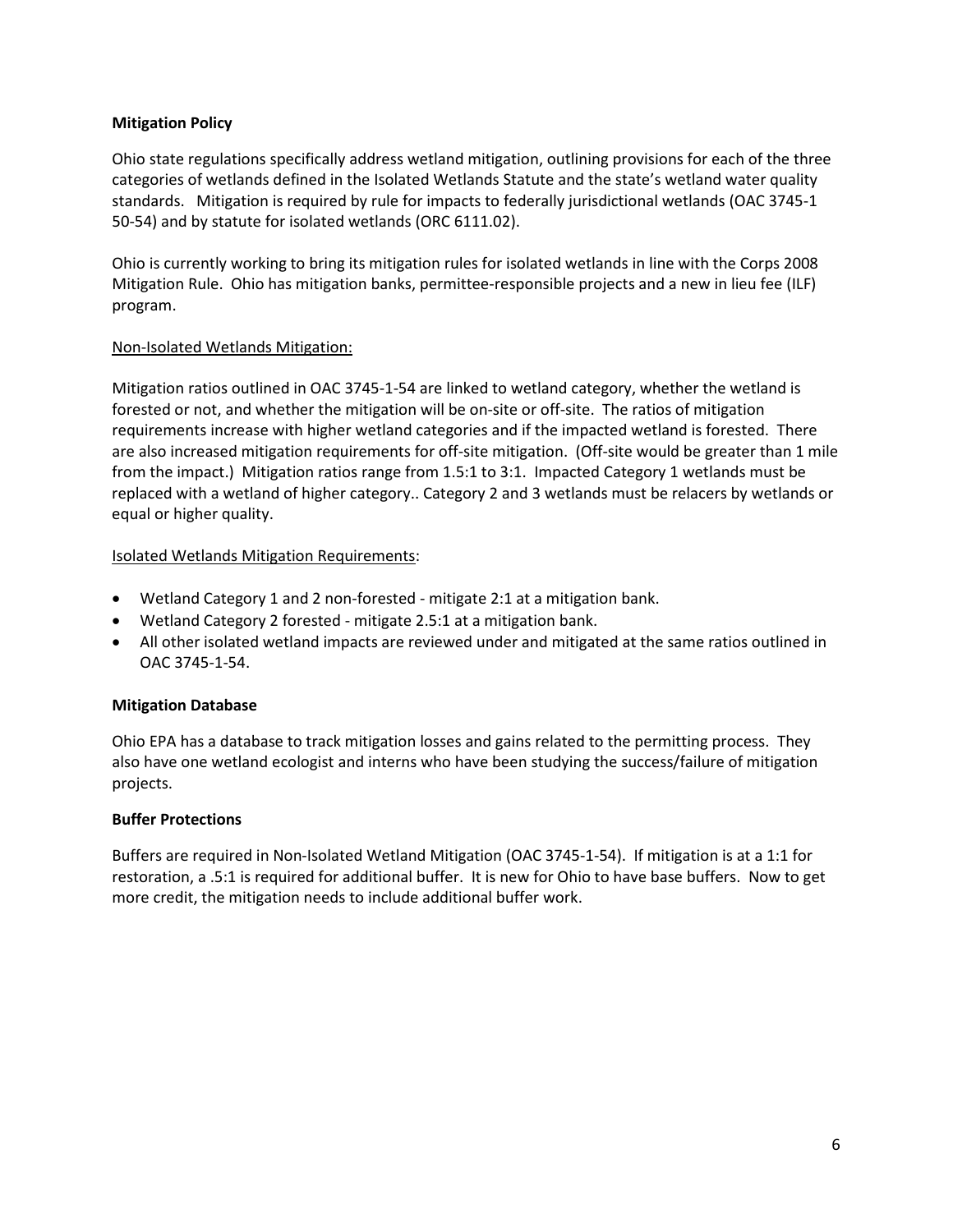### <span id="page-6-0"></span>**Section C. Monitoring and Assessment**

## **Agency Responsible for Wetland Monitoring and Assessment**

Ohio EPA has a wetland-specific monitoring program and a comprehensive strategy for monitoring the quality of wetlands throughout the state of Ohio. Ohio EPA's Wetland Ecology Group has monitored hundreds of natural wetlands and hundreds of compensatory mitigation wetland projects. Using the data collected at natural sites, the agency has developed the assessment tools, including IBIs, used in the wetland program. The Wetland Ecology Group's work aids and strengthens the bases for regulatory decisions made by the 401 Water Quality Certification Section. Additionally, Ohio EPA's Wetland Ecology Group performs wetland research in specific areas with the goal of developing and applying wetland biocriteria and wetland water quality standards for Ohio.

## **Mapping/Inventory**

- ODNR developed a statewide inventory of wetlands based on satellite imagery. This was a joint project with the NRCS for Swamp buster implementation.
- Ohio EPA is using geographic information system (GIS) to locate Section 401 water quality certification and isolated wetlands permit projects.
- A Status and Trends Report is prepared annually for wetland impacts and mitigation acreage. The last report was completed and is available on the Ohio EPA, Division of Surface Water web site. This report is intended to satisfy the reporting requirements specified in ORC 6111.025(C), which applies to the isolated wetlands only. In order to provide a more complete picture of the impacts generated by permitting activities in the state, information regarding individual 401 water quality certifications that address impacts to non-isolated wetlands, streams and lakes has been included. Information regarding projects covered under the NWPs has also been included in this report.

### **State Wetland Mapping Public Portal**

Ohio does not have a public portal for wetland maps. However, the state does provide an online clearing house for potential mitigation sites.

### **Wetland Classification and Assessment**

Ohio's wetlands are classified based on two factors: 1) their dominant plant community and 2) their hydrogeomorphic setting. Assignment of wetland category using IBIs can vary by wetland type and ecoregion.

ORAM Version 5.0, a rapid assessment method, is used most often to evaluate wetlands before they are impacted. ORAM is not used to evaluate mitigation wetlands. Compensatory mitigation wetlands are assessed using bioassessments, most often the VIBI or the BIBI-FQ, but sometimes the AmphIBI. An FQI and IBIs using vegetation and amphibian communities have been developed.The following are links to the assessment tools:

• Floristic quality assessment index (FQAI) for vascular plants and mosses for the State of Ohio [http://www.epa.ohio.gov/portals/35/wetlands/Ohio\\_FQAI.pdf](http://www.epa.ohio.gov/portals/35/wetlands/Ohio_FQAI.pdf)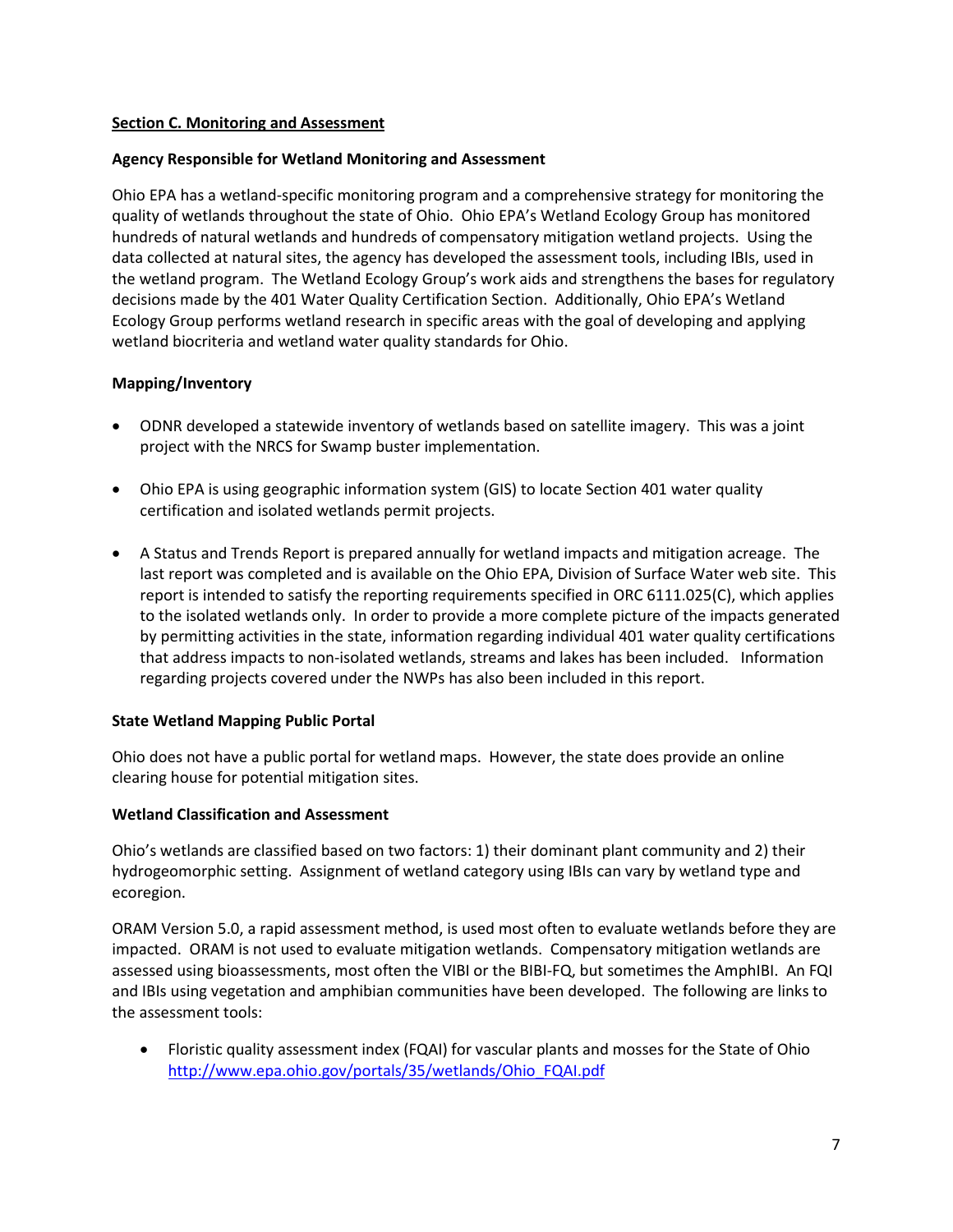- Amphibian Index of Biotic Integrity (AmphIBI) for Wetlands for the State of Ohio [http://www.epa.state.oh.us/portals/35/wetlands/Integrated\\_Wetland\\_Assessment\\_Program\\_P](http://www.epa.state.oh.us/portals/35/wetlands/Integrated_Wetland_Assessment_Program_Part7_AmphIBI_formatted.pdf) art7 AmphIBI formatted.pdf
- Vegetation Indices of Biotic Integrity (VIBI) for Wetlands: ecoregional, hydrogeomorphic, and plant community comparisons with preliminary wetland aquatic life use designations [http://www.epa.state.oh.us/portals/35/wetlands/PART4\\_VIBI\\_OH\\_WTLDs.pdf](http://www.epa.state.oh.us/portals/35/wetlands/PART4_VIBI_OH_WTLDs.pdf)

### **Statewide Monitoring Plan**

Ohio EPA has a developed a comprehensive strategy for monitoring the quality of wetlands throughout the state of Ohio. This wetland monitoring and assessment strategy is included in Ohio EPA's Surface and Groundwater Monitoring Strategy [\(http://www.epa.ohio.gov/dsw/bioassess/ohstrat.aspx\)](http://www.epa.ohio.gov/dsw/bioassess/ohstrat.aspx).

### **Overall Wetland Gain and Loss Tracking System**

Ohio EPA tracks gains (through mitigation) and losses of wetlands through the Section 401 water quality certification and isolated wetlands permitting programs.

### **State Wetland Monitoring and Assessment Characteristics**

| Level | None | Level 1 | Level 2 | Level 3 |
|-------|------|---------|---------|---------|
| Ohio  |      |         | . .     |         |

| Type | None | IBI | Condition | Functional |
|------|------|-----|-----------|------------|
| Ohio |      |     | . .       |            |

| Frequency | None | <b>Project Specific</b> | )ngoing |
|-----------|------|-------------------------|---------|
| Ohio      |      |                         |         |

### **Participation in National Wetland Condition Assessment**

| <b>NWCA Study Type</b>      | Yes | No |
|-----------------------------|-----|----|
| National Study              |     |    |
| State Intensification Study |     |    |

**Detail:** A probabilistic sample of 50 wetlands was conducted across the state.

### <span id="page-7-0"></span>**Section D. Water Quality Standards**

#### **Wetland and Water Quality Standards**

| <b>Type</b>             | <b>None</b> | <b>Use Existing WQ</b>  | <b>In Process</b> | Adopted | <b>Future</b>    |
|-------------------------|-------------|-------------------------|-------------------|---------|------------------|
|                         |             | <b>Standards/Policy</b> |                   |         | <b>Direction</b> |
| <b>Wetland-specific</b> |             | QAC 3745-1-53           |                   | X       |                  |
| <b>Designated Uses</b>  |             | <b>WWQS</b>             |                   |         |                  |
| Narrative criteria      |             | QAC 3745-1-51           |                   |         |                  |
| in the standards to     |             | <b>WWQS</b>             |                   | X       |                  |
| protect designated      |             |                         |                   |         |                  |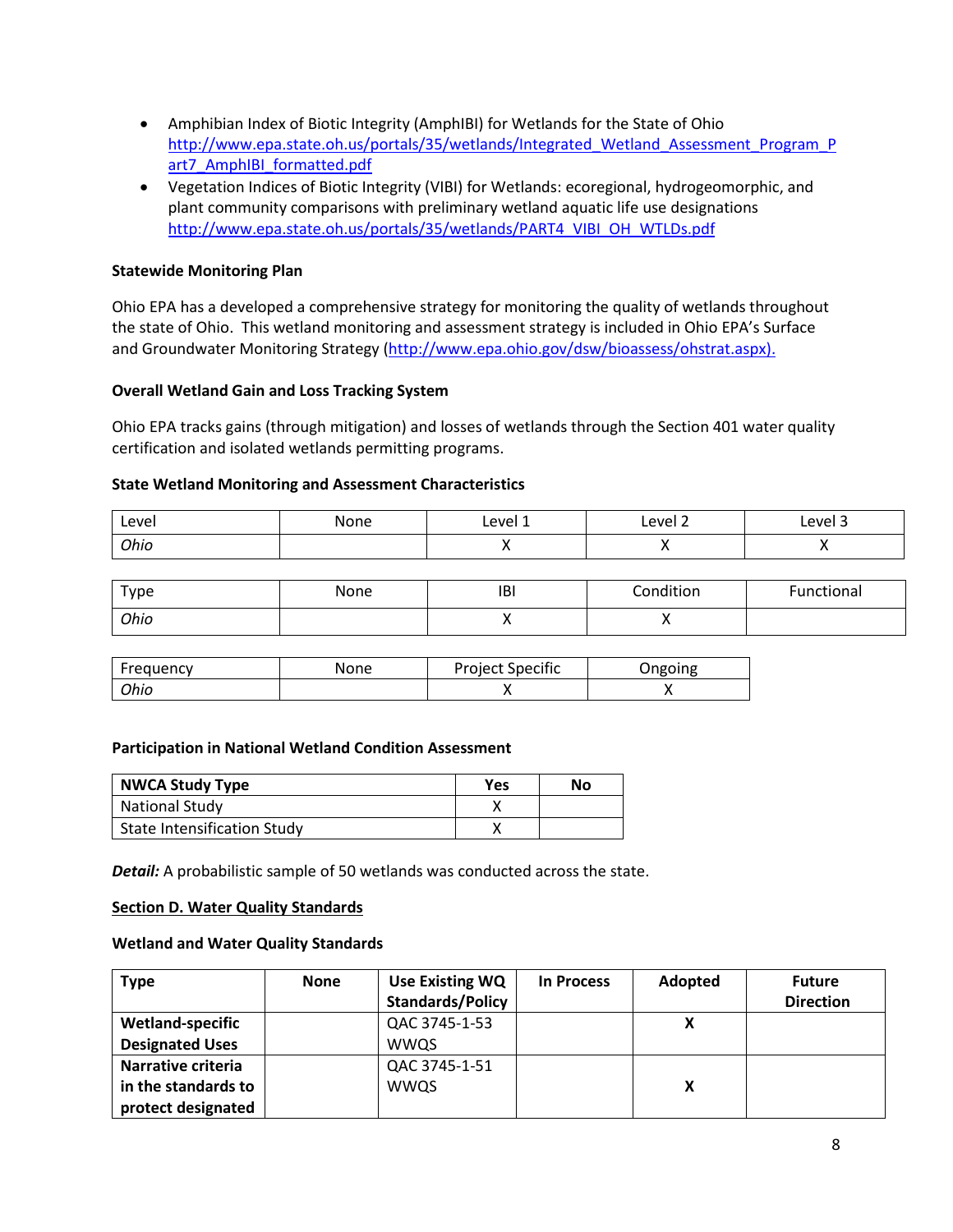| wetland uses                                                                                                       |                              |                                          |  |
|--------------------------------------------------------------------------------------------------------------------|------------------------------|------------------------------------------|--|
| Numeric criteria in<br>the standards<br>based on wetland<br>type and location<br>to protect the<br>designated uses | QAC 3745-1-52<br><b>WWQS</b> | X<br>(chemical<br>criteria for<br>NPDES) |  |
| Anti-degradation<br>policy includes<br>wetlands                                                                    | QAC 3745-1-54<br><b>WWQS</b> | X                                        |  |

## *Description:*

- Ohio EPA adopted Wetland Water Quality Standards on May 1, 1998. The wetland water quality standards specify narrative criteria for wetlands.
- State legislation was enacted in 2001 for the regulation of impacts to isolated wetlands which no longer fall under federal jurisdiction.
- Specific wetland water quality standards were developed by Ohio EPA and placed in OAC Sections 3745-1-50 through 1-54. State rules outline criteria that are applicable to all waters of the state, as well as additional narrative criteria applicable specifically to wetlands, which include:
	- o Protection of the hydrology necessary to support biological and physical characteristics in order to prevent adverse impacts to water currents, erosion or sediment patterns; natural water temperature variations; chemical, nutrient and dissolved oxygen regimes of the wetland; movement of aquatic fauna; pH; and water levels or elevations (including those resulting from ground water recharge and discharge);
	- o Protection of the water quality necessary to support existing habitats and populations of wetland flora and fauna in order to prevent adverse impacts on food supplies for fish and wildlife; reproductive and nursery areas; and dispersal corridors;
	- o Protection of the water quality necessary to prevent conditions conducive to the establishment or proliferation of nuisance organisms; and
	- o Prevention of conditions that might have an adverse impact on wetland-dependent recreational opportunities.
- All wetlands are assigned to the "wetland" designated use. More detailed uses and numeric biological criteria were not proposed since the data to support them had not been collected at that time.
- Wetland anti-degradation is outlined in OAC 3745-1-54. Antidegradation provisions seek to protect a suite of wetland functions, including: groundwater exchange, nutrient removal and/or transformation, sediment and/or contaminant retention, water storage, sediment stabilization, shoreline stabilization, maintenance of biodiversity, recreation, education and research, and habitat for threatened or endangered species. The rule created three categories of wetlands category 1(low [poor]), Category 2 (moderate [fair to good]), and Category 3 (superior [excellent]) ecological condition).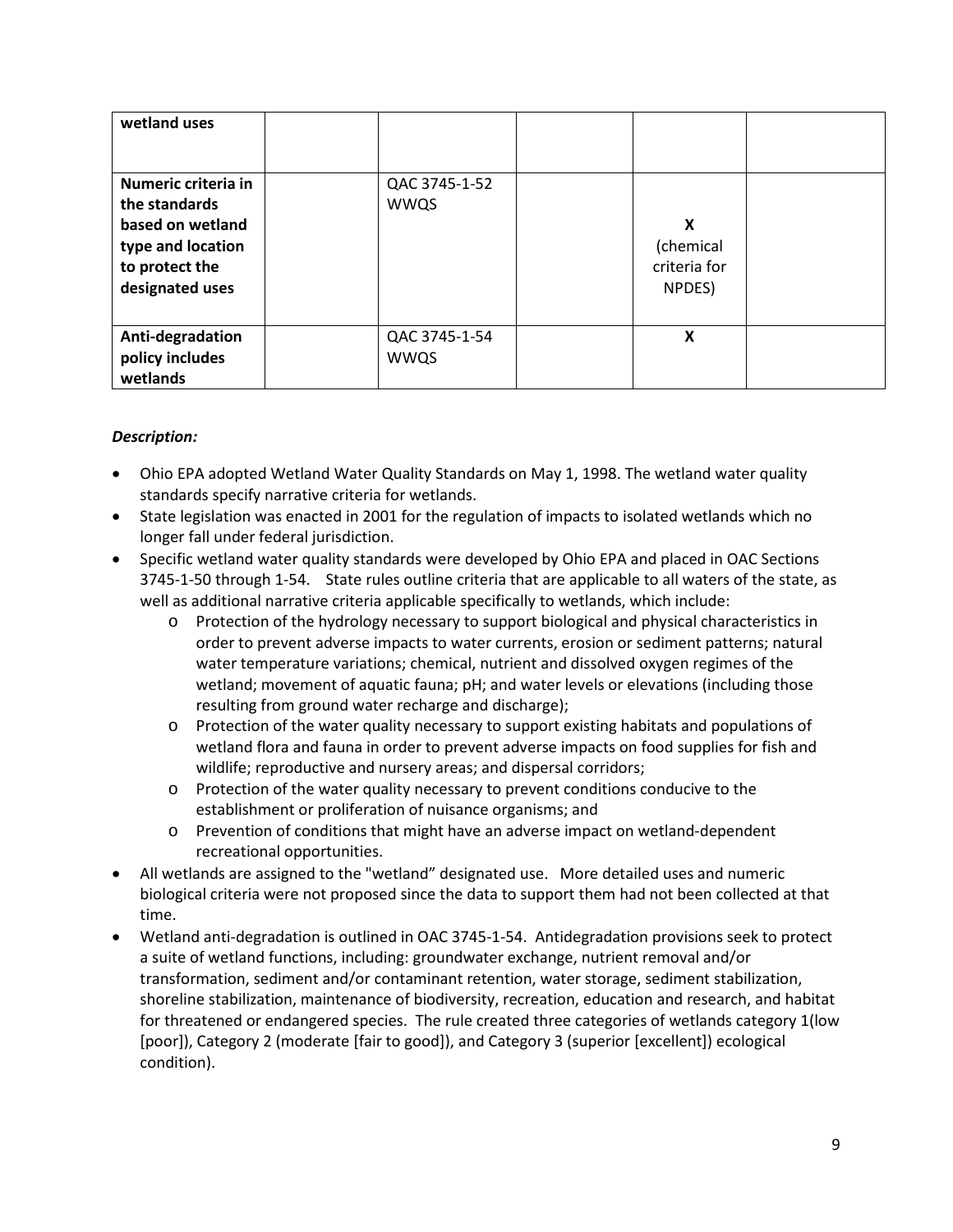## <span id="page-9-0"></span>**Section E. Voluntary Wetland Restoration**

Ohio is involved in significant statewide voluntary wetland restoration programs. Both ODNR and the OEPA conduct significant activities related to the restoration of wetlands. Ohio EPA has a Water Resources Sponsor Program (WRRSP) that provides funds for wetland preservation and restoration. Each year WRRSP spends \$15 million on nominated restoration and preservation. Most other state restoration activities are through the ODNR Division of Wildlife, which handles habitat, wildlife, and endangered species, among other wetland-related issues. The ODNR Division of Wildlife has worked on wetland restoration intensively since the 1980s. The goal, part of the Division's strategic plan, is habitatfocused and specific to wetlands, including restoration on public and private grounds.

| <b>Type of Work</b>             | <b>YES</b>     | <b>NO</b> | <b>Description</b>                                    |
|---------------------------------|----------------|-----------|-------------------------------------------------------|
| Fund Wetland Restoration (may   | х              |           | ODNR; Ohio EPA WRRSP funds                            |
| include easement agreements)    |                |           |                                                       |
| <b>Private Land Restoration</b> | χ              |           | <b>ODNR</b>                                           |
| <b>Public Land Restoration</b>  | χ              |           | ODNR; Ohio EPA WRRSP funds                            |
| <b>Technical Assistance</b>     | χ              |           | ODNR, Ducks Unlimited and The Nature Conservancy      |
|                                 |                |           | provide technical assistance funded by ODNR (limited) |
| Tax Incentives                  | <b>Unknown</b> |           | ODNR may have incentives to keep wetlands intact in   |
|                                 |                |           | forests                                               |
| Other                           | x              |           | Assistance to areas previously mined (including       |
|                                 |                |           | wetlands)                                             |

#### **Types of Wetland Restoration Work Funded by the State:**

### *Comments:*

- Ohio EPA's WRRSP accepts nominations for wetland protection and restoration projects each year and selects those that they determine will provide the most improvement in water quality (chemical, physical, biological) to the state's watersheds.
- ODNR's private land biologists work closely with USDA staff to provide technical assistance to landowners and to prioritize lands for restoration.
- ODNR's cost share program supplements multiple USDA programs in order to minimize landowners' expenses, including the Wetlands Reserve Program, the Wildlife Habitat Incentive Program, and the Conservation Reserve Program.
- The state has monitoring requirements for mitigated and restored wetlands.

### **Voluntary Wetland Restoration Program Components**

| <b>Wetland Restoration Efforts</b>  | Nothing in the<br><b>Works</b> | <b>Planning</b> | <b>In Progress</b> | Complete |
|-------------------------------------|--------------------------------|-----------------|--------------------|----------|
| Program has a set of restoration    |                                |                 |                    | Χ        |
| goals                               |                                |                 |                    |          |
| Coordinate with relevant agencies   |                                |                 |                    | х        |
| that outline restoration/protection |                                |                 |                    |          |
| goals and strategies and            |                                |                 |                    |          |
| timeframes                          |                                |                 |                    |          |
| Developed multi-agency body to      |                                |                 |                    |          |
| coordinate restoration/ protection  |                                |                 |                    |          |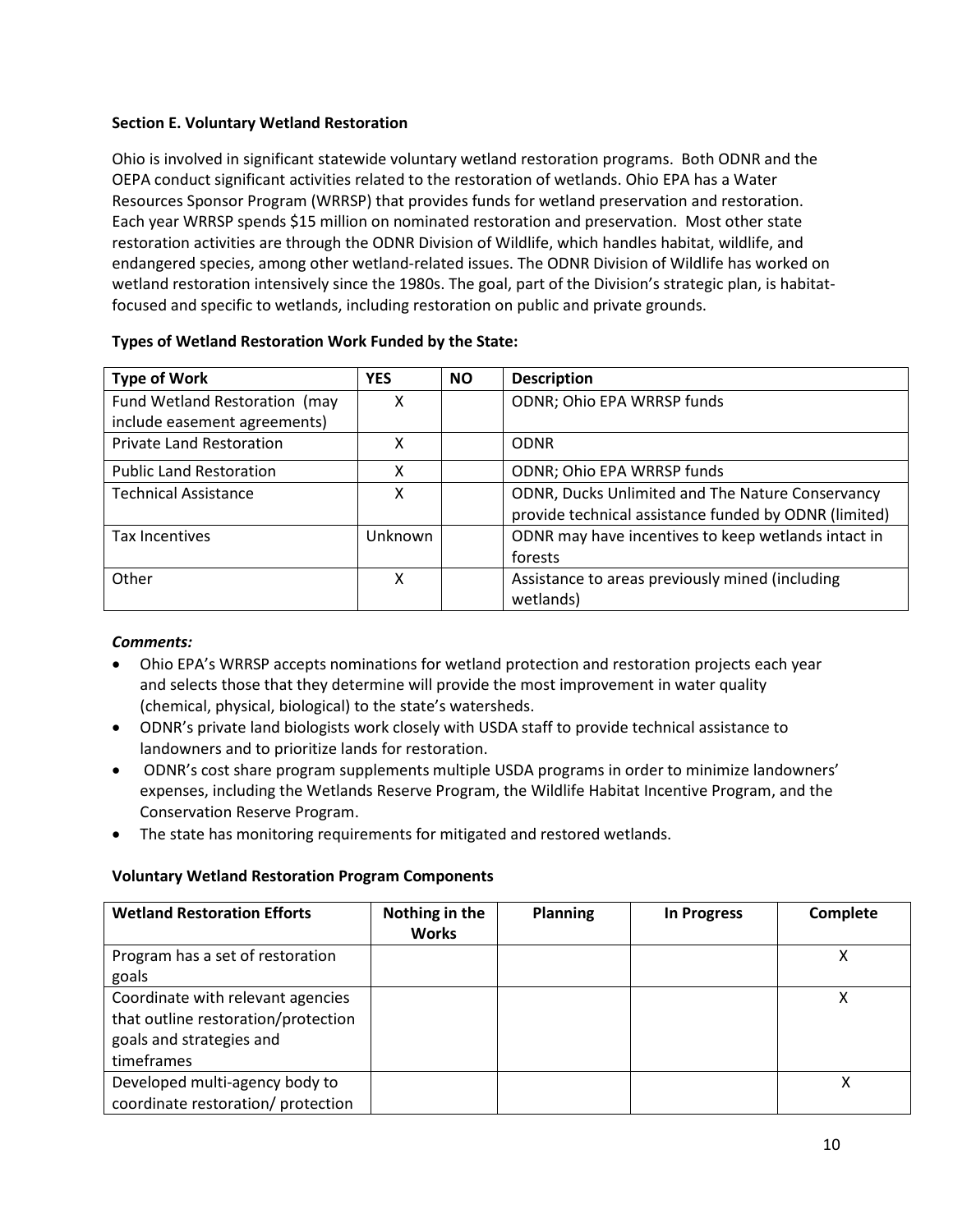| efforts                         |  |  |
|---------------------------------|--|--|
| Set restoration goals based on  |  |  |
| agency objectives and available |  |  |
| information                     |  |  |

### **Goals for Restoration Projects**

| Goal                                    | <b>Yes</b> | No | <b>Description</b>              |
|-----------------------------------------|------------|----|---------------------------------|
| No Net Loss                             | χ          |    |                                 |
| Reverse Loss/Net Gain                   | x          |    |                                 |
| Nonpoint Source Pollution (NPS)         | x          |    |                                 |
| <b>Total Maximum Daily Load (TMDLs)</b> | x          |    |                                 |
| Habitat                                 | x          |    |                                 |
| <b>Coastal Protection</b>               | x          |    |                                 |
| <b>Floodwater Protection</b>            | x          |    |                                 |
| Groundwater                             | x          |    |                                 |
| Other (please describe)                 | ν          |    | <b>Vernal Pool Restorations</b> |

#### **Landowner Guides and Handbooks to Assist with Voluntary Wetland Restoration Efforts**

Yes. Please contact the state for more information.

### <span id="page-10-0"></span>**Section F. Innovative and/or Highly Effective Education and Outreach**

Ohio EPA is part of the Ohio Vernal Pool Partnership and has worked for years educating citizens about the value of these resources.

#### **Section G. Climate Change and Wetlands**

The Ohio State Wetland Program does not currently do any specific work on climate change.

<span id="page-10-1"></span>As part of a 2011 report called "Assuring Ohio's Competitiveness in a Carbon-Constrained World," Ohio analyzed and prioritized policies that could be adopted and implemented at the state level to reduce climate change risk [\(http://www.ohioenergyresources.com/index.aspx\)](http://www.ohioenergyresources.com/index.aspx). Analysis focused on carbon management and energy policies. There are no efforts specifically related to climate change and wetlands.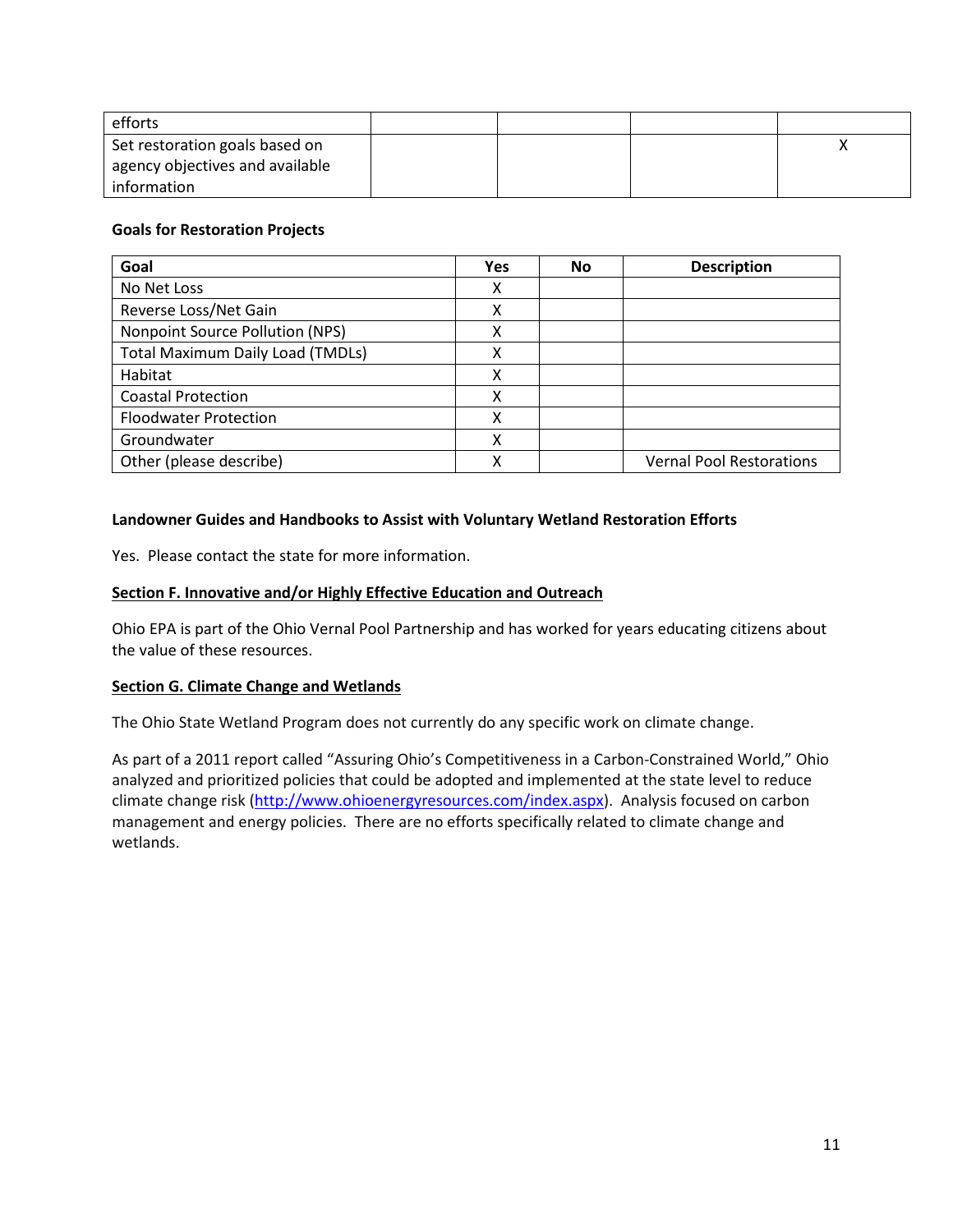# **Section H. Integration**

| <b>Entity/Program Area</b>             | Yes/No     | <b>Description of the Connection</b>                     |
|----------------------------------------|------------|----------------------------------------------------------|
| NPDES/Stormwater                       | <b>YES</b> | Wetland protections used occasionally, however, there    |
|                                        |            | have been discussions about making connections it        |
|                                        |            | routine                                                  |
| 303(d)                                 | <b>YES</b> | Wetland information is mentioned                         |
| 305(b) reporting on wetlands           | <b>YES</b> | Wetland information is mentioned                         |
| <b>Total Maximum Daily Load</b>        | <b>YES</b> | Each basin in Ohio has been assigned a Total Maximum     |
| (TMDLs)                                |            | Daily Load (TMDL) team, which includes a §401            |
|                                        |            | certification coordinator. This person brings wetland    |
|                                        |            | information and permitting issues to bear as the team    |
|                                        |            | addresses water quality goals and issues in the basin.   |
| Climate Change/ Resiliency             | NO         |                                                          |
| Entity/Program Area                    | Yes/No     | Description of the Connection                            |
| Land Use / Watershed planning          | <b>YES</b> | There are locally led, state-funded watershed groups in  |
|                                        |            | Ohio, covering about 43 percent of the state's area.     |
|                                        |            | Local program coordinators, usually from the             |
|                                        |            | communities they lead, develop comprehensive             |
|                                        |            | restoration plans (working alongside TMDL rules). The    |
|                                        |            | plans cover a suite of issues, including wetlands. Plans |
|                                        |            | seek to preserve existing wetlands and implement best    |
|                                        |            | management practices for agriculture, mitigation, and    |
|                                        |            | other restoration-related activities.                    |
| Flood/Hazard Mitigation                | NO         | Look at flooding issues when reviewing 401 permits re    |
|                                        |            | functions. If there is already a flood hazard, then      |
|                                        |            | wetland program denies the permit. However, both         |
|                                        |            | programs look at the data independently and there is     |
|                                        |            | no integration between the programs.                     |
| <b>Coastal Work</b>                    | <b>YES</b> | There is some coordination around work on the            |
|                                        |            | northern border of Lake Erie: 1) coastal consistency     |
|                                        |            | review and 2) submerged lands leases. 401                |
|                                        |            | applications require coordination.                       |
| <b>Wildlife Action Plan</b>            | <b>YES</b> | ODNR develops a plan every five years and it includes    |
|                                        |            | wetlands                                                 |
| <b>Statewide Comprehensive</b>         | <b>NO</b>  |                                                          |
| <b>Outdoor Recreation Plan (SCORP)</b> |            |                                                          |
| Other (Specify)                        | <b>NO</b>  |                                                          |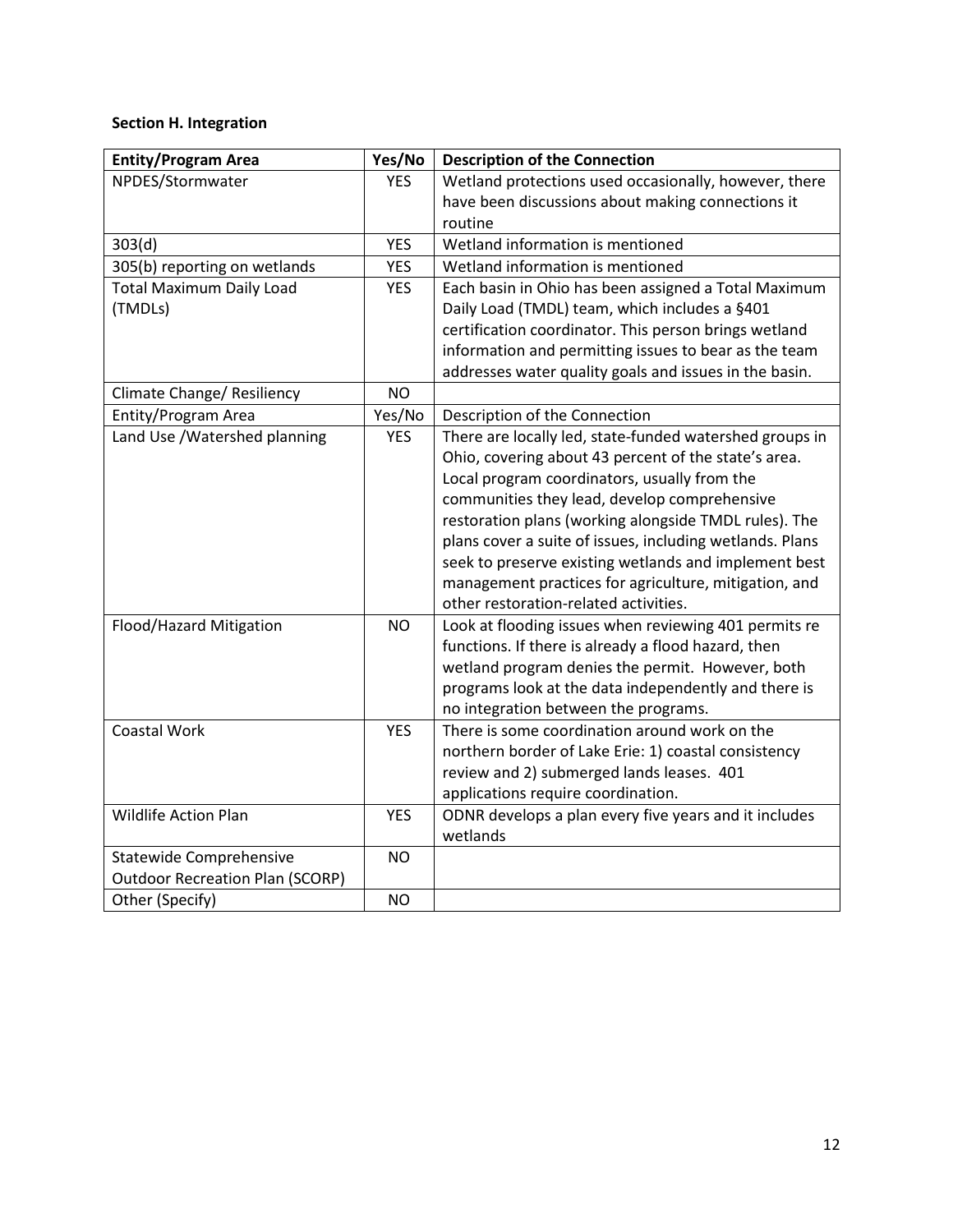### **State Wetland Program Continuum**

| 1: Regulation                                                                                                                                                 | 2: Monitoring                    | 3: Wetland                                                                                                                            |                                                                                  |
|---------------------------------------------------------------------------------------------------------------------------------------------------------------|----------------------------------|---------------------------------------------------------------------------------------------------------------------------------------|----------------------------------------------------------------------------------|
|                                                                                                                                                               |                                  |                                                                                                                                       | 4: Voluntary                                                                     |
|                                                                                                                                                               | & Assessment                     | <b>Water Quality</b>                                                                                                                  | <b>Restoration</b>                                                               |
|                                                                                                                                                               |                                  | <b>Standards</b>                                                                                                                      |                                                                                  |
| High<br>X<br><b>Mature Stage</b><br>(401 Certification<br>Program + state<br>wetland permits for<br>Л<br>wetlands not<br>regulated under<br>CWA jurisdiction) | X<br>(Reference wetland<br>work) | X<br>(establish three<br>wetland<br>antidegradation<br>categories and<br>specify protection<br>levels and mitigation<br>requirements) | X<br>(Restoration is<br>taking place through<br>Ohio EPA and ODNR<br>activities) |
| <b>Initial Implementation Stage</b><br><b>Development Stage</b><br><b>Early Stage</b><br>Low                                                                  |                                  |                                                                                                                                       |                                                                                  |

### **Section I. Contact Information**

### **Ric Queen (Regulatory)**

Ohio Environmental Protection Agency Division of Surface Water 50 West Town Street, PO Box 1049 Columbus, OH 43216-1049 (616) 644-2872 [Richard.queen@epa.ohio.gov](mailto:Richard.queen@epa.ohio.gov)

### **Brian Gara (Research)**

Ohio Environmental Protection Agency Division of Surface Water 4675 Homer Ohio Lane Groveport, OH 43215 (614) 836-8787 [Brian.gara@epa.ohio.gov](mailto:Brian.gara@epa.ohio.gov)

## **Section J. Useful State Websites**

#### **State Government Programs**

- 1. Department of Natural Resources <http://ohiodnr.com/tabid/998/Default.aspx>
	- a) Wetlands Restoration <http://ohiodnr.com/dnap/wetlands/restoration/tabid/1003/Default.aspx>
	- b) Soil & Water Conservation Districts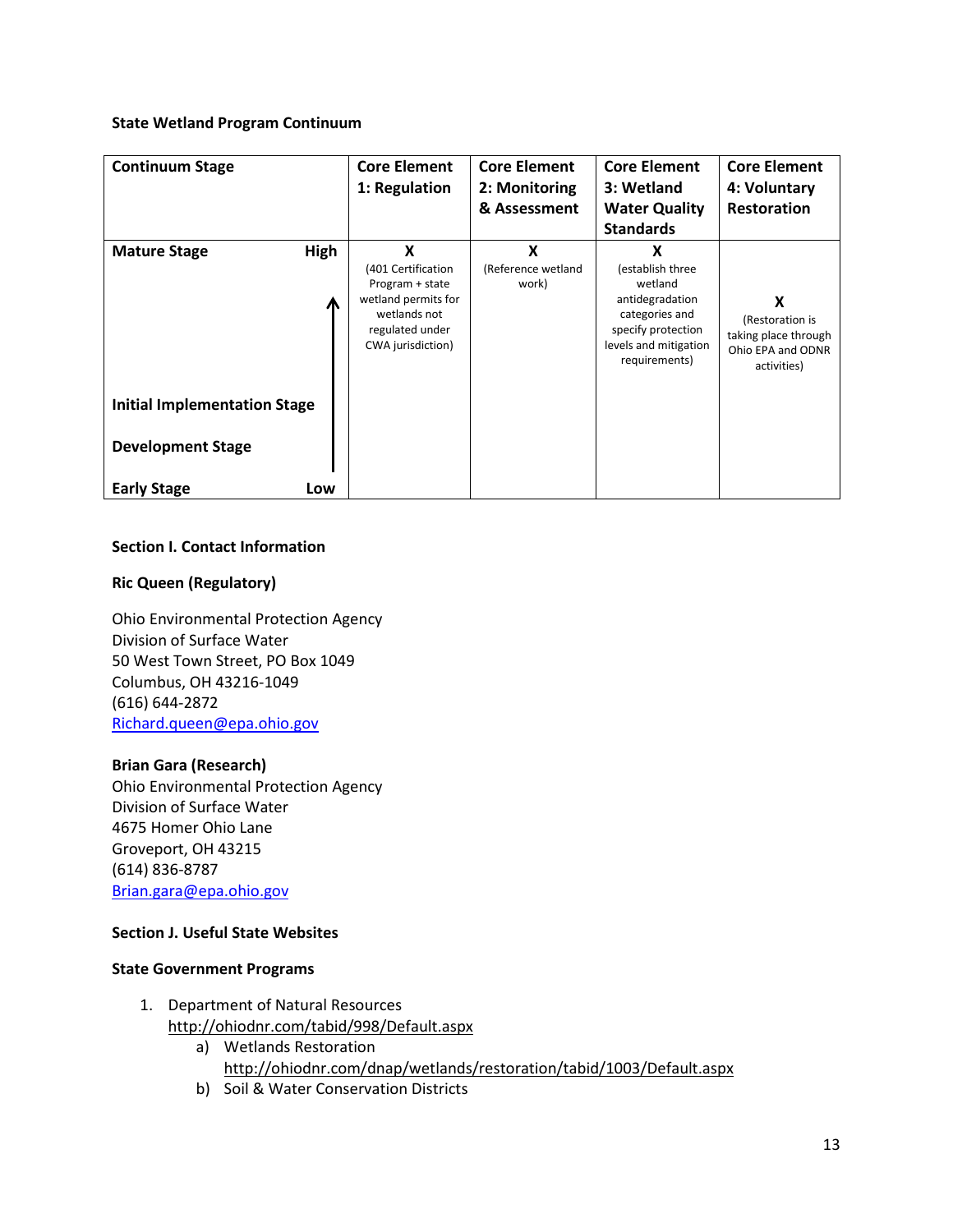These districts, found in every Ohio county, offer wetland restoration technical assistance and information.

<http://ohiodnr.com/soilandwater/swcds/default/tabid/9093/Default.aspx>

- c) Office of Coastal Management
	- i. Coastal Management Program
		- <http://www.dnr.state.oh.us/Default.aspx?alias=www.dnr.state.oh.us/coastal>
- 2. Ohio Environmental Protection Agency
	- a) Ohio Wetland Bioassessment Program <http://water.epa.gov/type/wetlands/assessment/oh1.cfm>
	- b) Division of Surface Water
		- <http://www.epa.state.oh.us/dsw/SurfaceWater.aspx>
			- i. Wetland & Stream Mitigation <http://www.epa.ohio.gov/dsw/401/mitigation.aspx>
			- ii. Water Quality Certification and Isolated Wetland Permits <http://www.epa.ohio.gov/dsw/401/permitting.aspx>
	- c) Division of Drinking & Ground Waters <http://www.epa.state.oh.us/ddagw/DrinkingandGroundWaters.aspx>
- 3. Ohio Public Works Commission
	- a) Clean Ohio Fund
		- i. Green Space Conservation Program
	- <http://development.ohio.gov/cleanohio/GreenSpaceConservation/Default.htm>
- 4. Department of Transportation
	- a) Division of Planning
		- i. Office of Environmental Services <http://www.dot.state.oh.us/divisions/planning/environment/Pages/default.aspx>

# **Federal Government Programs**

1. USDA Natural Resources Conservation Service Wetlands Reserve Program <http://www.nrcs.usda.gov/wps/portal/nrcs/main/oh/programs/easements/wetlands/>

# **Other Organization Wetland Programs**

- 1. Cleveland Museum of Natural History The CMNH acquires and manages rare wetland habitat types in northeast Ohio. They provide information to landowners to manage unique habitats as well. <http://cmnh.org/site/Conservation/NaturalAreas.aspx>
- 2. Black Swamp Conservancy <http://www.blackswamp.org/>
- 3. The Ohio State University
	- a) School of Environmental & Natural Resources
		- i. The Wilma H. Schiermeier Olentangy River Wetland Research Park [http://senr.osu.edu/research/schiermeier-olentangy-river-wetland-research](http://senr.osu.edu/research/schiermeier-olentangy-river-wetland-research-park)[park](http://senr.osu.edu/research/schiermeier-olentangy-river-wetland-research-park)
	- b) Ohio Sea Grant College Program
		- i. Wetlands